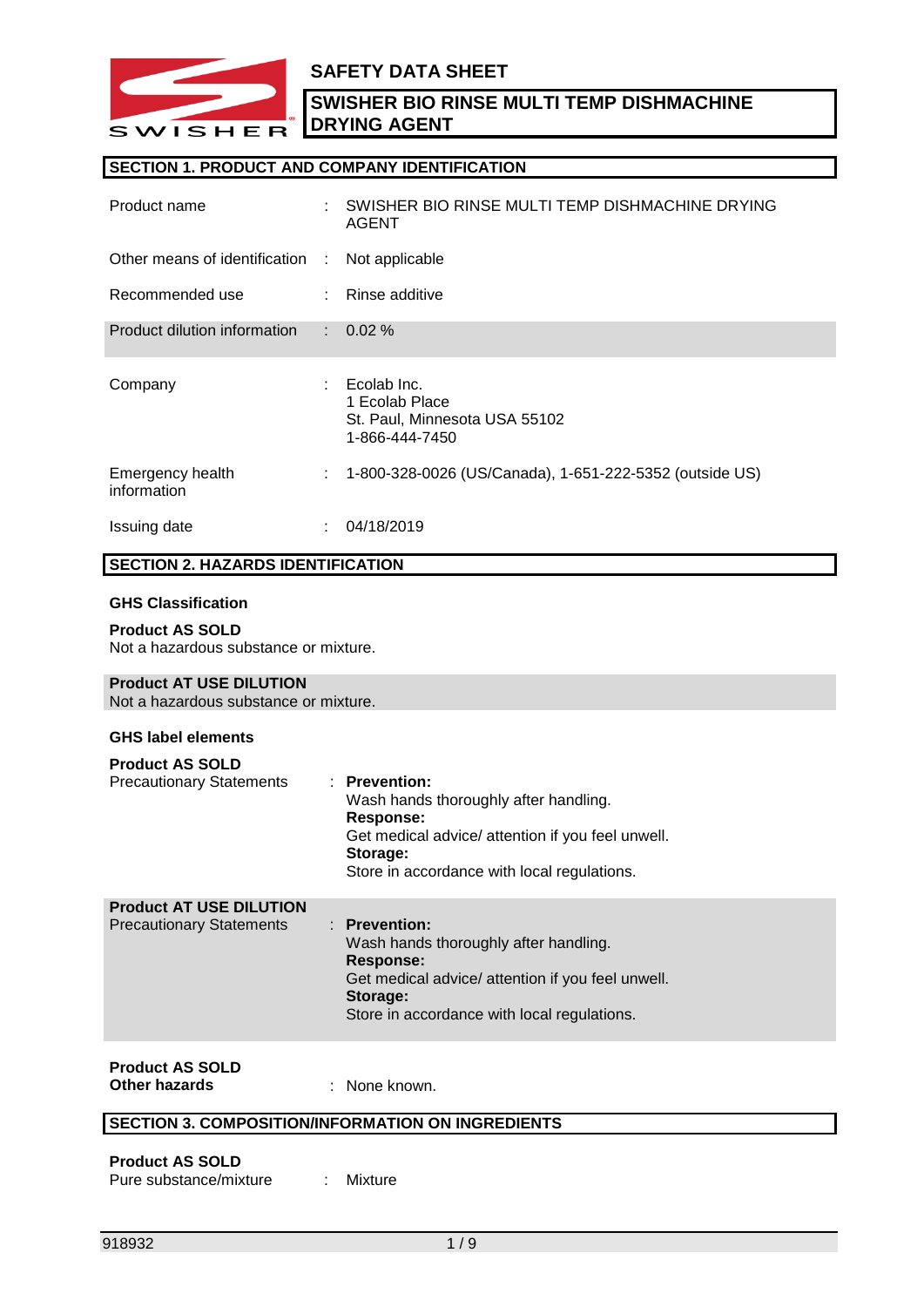**Chemical name CAS-No. CAS-No. CONCENTER CONCENTER CONCENTER (%)** Oxirane, methyl-, polymer with oxirane **CONCENTER 1** - 5 oxirane, methyl-, polymer with oxirane 9003-11-6 1 - 5<br>alcohols, c10-16, ethoxylated 68002-97-1 1 - 5 alcohols, c10-16, ethoxylated

#### **Product AT USE DILUTION**

No hazardous ingredients

### **SECTION 4. FIRST AID MEASURES**

| <b>Product AS SOLD</b><br>In case of eye contact                  | : Rinse with plenty of water.                                                     |
|-------------------------------------------------------------------|-----------------------------------------------------------------------------------|
| In case of skin contact                                           | : Rinse with plenty of water.                                                     |
| If swallowed                                                      | : Rinse mouth. Get medical attention if symptoms occur.                           |
| If inhaled                                                        | : Get medical attention if symptoms occur.                                        |
| Protection of first-aiders                                        | : No special precautions are necessary for first aid responders.                  |
| Notes to physician                                                | : No specific measures identified.                                                |
| Most important symptoms<br>and effects, both acute and<br>delayed | : See Section 11 for more detailed information on health effects and<br>symptoms. |
| <b>Product AT USE DILUTION</b><br>In case of eye contact          | : Rinse with plenty of water.                                                     |
| In case of skin contact                                           | : Rinse with plenty of water.                                                     |
| If swallowed                                                      | : Rinse mouth. Get medical attention if symptoms occur.                           |
| If inhaled                                                        | : Get medical attention if symptoms occur.                                        |

#### **SECTION 5. FIRE-FIGHTING MEASURES**

#### **Product AS SOLD**

| Suitable extinguishing media                      | : Use extinguishing measures that are appropriate to local<br>circumstances and the surrounding environment.           |
|---------------------------------------------------|------------------------------------------------------------------------------------------------------------------------|
| Unsuitable extinguishing<br>media                 | : None known.                                                                                                          |
| Specific hazards during fire<br>fighting          | : Not flammable or combustible.                                                                                        |
| Hazardous combustion<br>products                  | : Decomposition products may include the following materials:<br>Carbon oxides                                         |
| Special protective equipment<br>for fire-fighters | : Use personal protective equipment.                                                                                   |
| Specific extinguishing<br>methods                 | : Fire residues and contaminated fire extinguishing water must be<br>disposed of in accordance with local regulations. |

### **SECTION 6. ACCIDENTAL RELEASE MEASURES**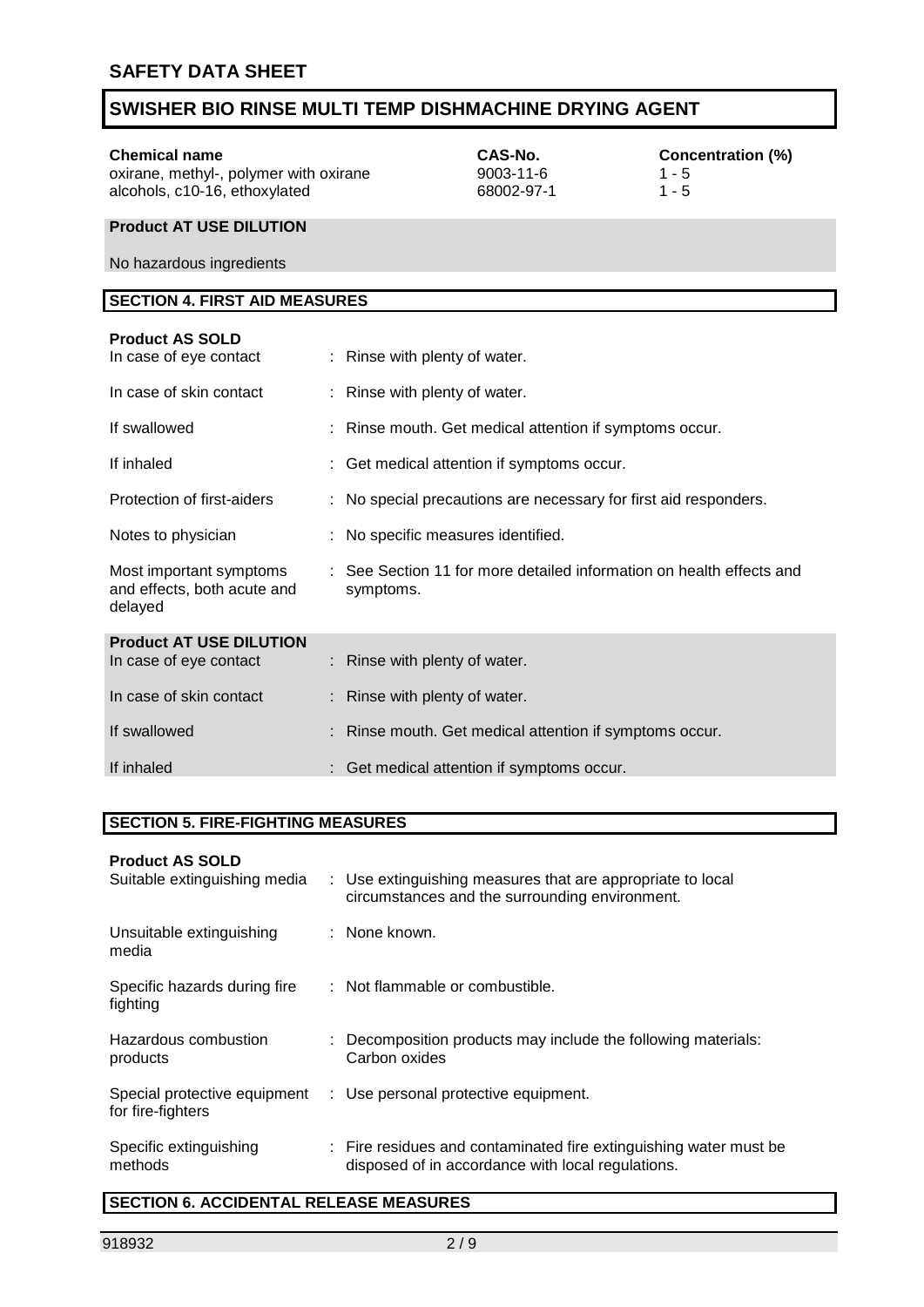| : Refer to protective measures listed in sections 7 and 8.                                                                                                                                                                                                                                                                                                                                    |
|-----------------------------------------------------------------------------------------------------------------------------------------------------------------------------------------------------------------------------------------------------------------------------------------------------------------------------------------------------------------------------------------------|
| : No special environmental precautions required.                                                                                                                                                                                                                                                                                                                                              |
| Stop leak if safe to do so. Contain spillage, and then collect with non-<br>combustible absorbent material, (e.g. sand, earth, diatomaceous<br>earth, vermiculite) and place in container for disposal according to<br>local / national regulations (see section 13). For large spills, dike<br>spilled material or otherwise contain material to ensure runoff does not<br>reach a waterway. |
| Refer to protective measures listed in sections 7 and 8.                                                                                                                                                                                                                                                                                                                                      |
| : No special environmental precautions required.                                                                                                                                                                                                                                                                                                                                              |
| Stop leak if safe to do so. Contain spillage, and then collect with non-<br>combustible absorbent material, (e.g. sand, earth, diatomaceous<br>earth, vermiculite) and place in container for disposal according to<br>local / national regulations (see section 13). For large spills, dike<br>spilled material or otherwise contain material to ensure runoff does not<br>reach a waterway. |
|                                                                                                                                                                                                                                                                                                                                                                                               |

### **SECTION 7. HANDLING AND STORAGE**

| <b>Product AS SOLD</b><br>Advice on safe handling         | : Wash hands after handling. For personal protection see section 8.    |
|-----------------------------------------------------------|------------------------------------------------------------------------|
| Conditions for safe storage                               | : Keep out of reach of children. Store in suitable labeled containers. |
| Storage temperature                                       | : $0^{\circ}$ C to 50 $^{\circ}$ C                                     |
| <b>Product AT USE DILUTION</b><br>Advice on safe handling | : Wash hands after handling. For personal protection see section 8.    |
| Conditions for safe storage                               | : Keep out of reach of children. Store in suitable labeled containers. |

#### **SECTION 8. EXPOSURE CONTROLS/PERSONAL PROTECTION**

#### **Product AS SOLD**

#### **Ingredients with workplace control parameters**

Contains no substances with occupational exposure limit values.

| <b>Engineering measures</b> | : Good general ventilation should be sufficient to control worker |
|-----------------------------|-------------------------------------------------------------------|
|                             | exposure to airborne contaminants.                                |

#### **Personal protective equipment**

| Eye protection  | : No special protective equipment required. |
|-----------------|---------------------------------------------|
| Hand protection | : No special protective equipment required. |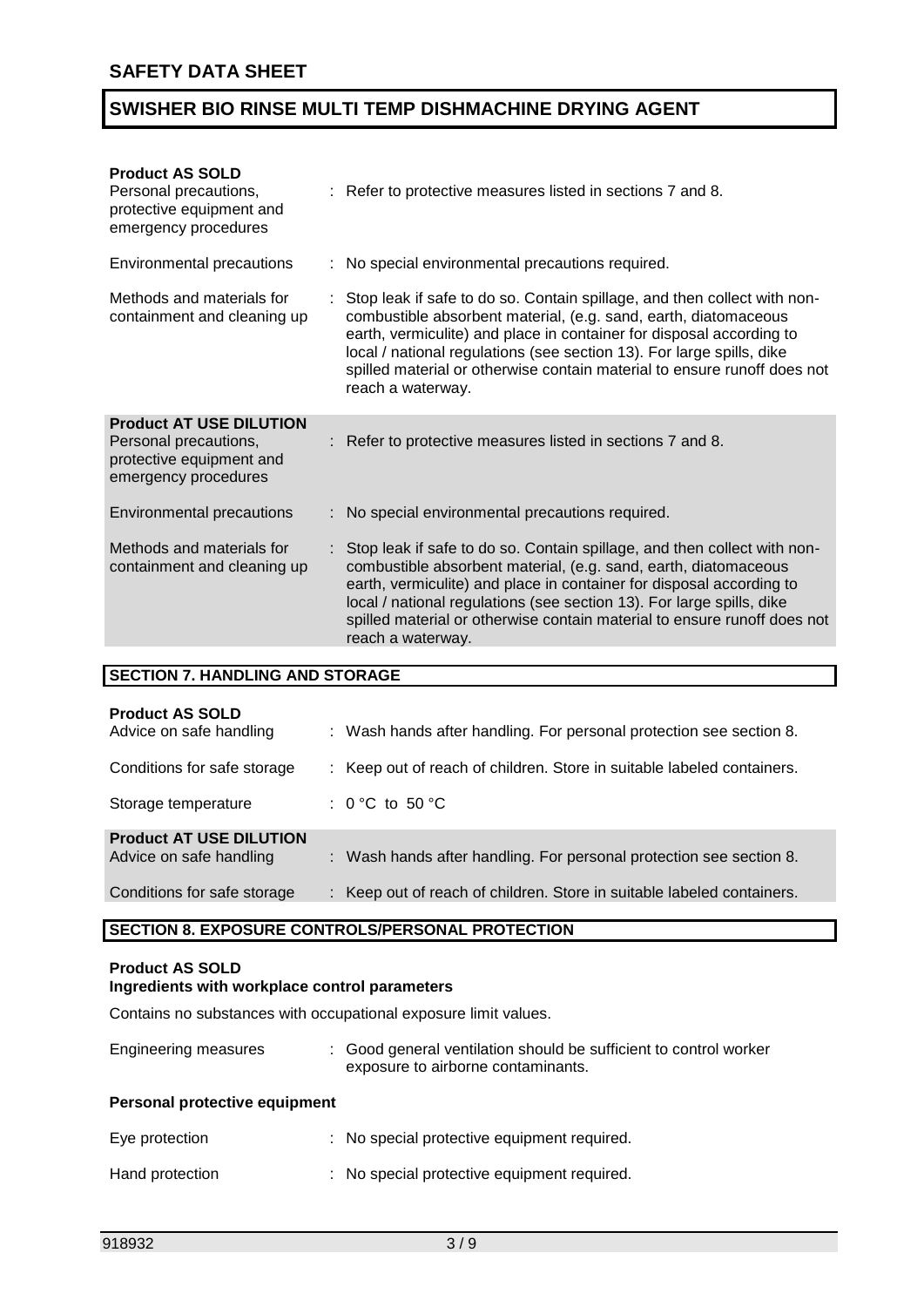| Skin protection                                               |  | : No special protective equipment required.                                                             |  |
|---------------------------------------------------------------|--|---------------------------------------------------------------------------------------------------------|--|
| Respiratory protection                                        |  | : No personal respiratory protective equipment normally required.                                       |  |
| Hygiene measures                                              |  | : Wash hands before breaks and immediately after handling the<br>product.                               |  |
| <b>Product AT USE DILUTION</b><br><b>Engineering measures</b> |  | : Good general ventilation should be sufficient to control worker<br>exposure to airborne contaminants. |  |
| <b>Personal protective equipment</b>                          |  |                                                                                                         |  |
| Eye protection                                                |  | : No special protective equipment required.                                                             |  |
| Hand protection                                               |  | : No special protective equipment required.                                                             |  |
| Skin protection                                               |  | : No special protective equipment required.                                                             |  |
| Respiratory protection                                        |  | : No personal respiratory protective equipment normally required.                                       |  |

#### **SECTION 9. PHYSICAL AND CHEMICAL PROPERTIES**

| Appearance                                 | liquid               | liquid |
|--------------------------------------------|----------------------|--------|
| Color                                      | clear, blue          | color  |
| Odor                                       | slight               | odorl  |
| рH                                         | $3.5, \quad (100\%)$ | 7.0    |
| Flash point                                | Not applicable       |        |
| <b>Odor Threshold</b>                      | No data available    |        |
| Melting point/freezing point               | No data available    |        |
| Initial boiling point and<br>boiling range | >100 °C              |        |
| Evaporation rate                           | No data available    |        |
| Flammability (solid, gas)                  | No data available    |        |
| Upper explosion limit                      | No data available    |        |
| Lower explosion limit                      | No data available    |        |
| Vapor pressure                             | No data available    |        |
| Relative vapor density                     | No data available    |        |
| Relative density                           | 1.015                |        |
| Water solubility                           | No data available    |        |
| Solubility in other solvents               | No data available    |        |
| Partition coefficient: n-<br>octanol/water | No data available    |        |
| Autoignition temperature                   | No data available    |        |
| Thermal decomposition                      | No data available    |        |
| Viscosity, kinematic                       | No data available    |        |
| <b>Explosive properties</b>                | No data available    |        |

# **Product AS SOLD Product AT USE DILUTION** colorless odorless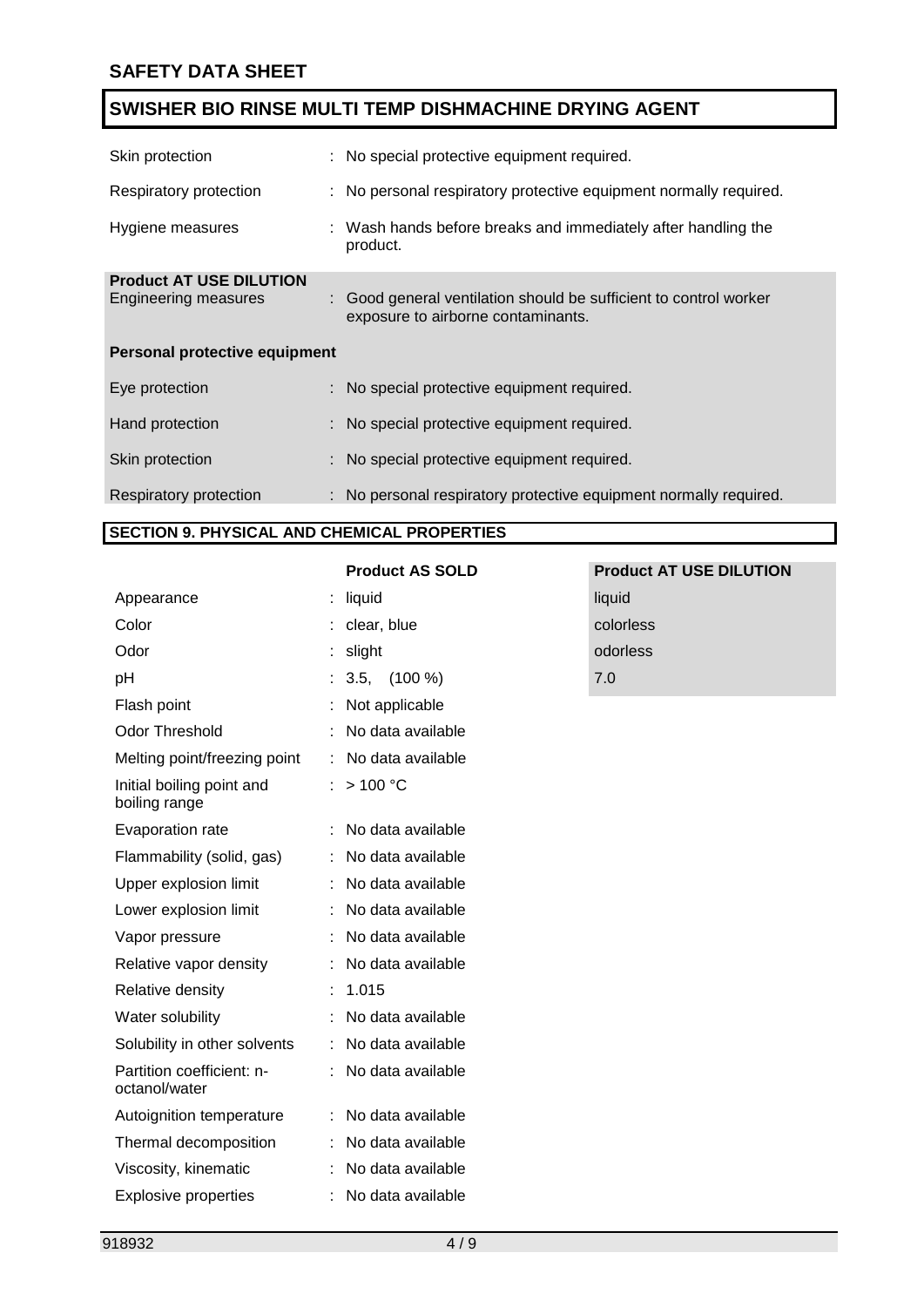| Oxidizing properties | : No data available |
|----------------------|---------------------|
| Molecular weight     | : No data available |
| VOC.                 | : No data available |

### **SECTION 10. STABILITY AND REACTIVITY**

| <b>Product AS SOLD</b><br>Reactivity  | : No dangerous reaction known under conditions of normal use.                                   |
|---------------------------------------|-------------------------------------------------------------------------------------------------|
| Chemical stability                    | : Stable under normal conditions.                                                               |
| Possibility of hazardous<br>reactions | : No dangerous reaction known under conditions of normal use.                                   |
| Conditions to avoid                   | : None known.                                                                                   |
| Incompatible materials                | : None known.                                                                                   |
| Hazardous decomposition<br>products   | : In case of fire hazardous decomposition products may be produced<br>such as:<br>Carbon oxides |

#### **SECTION 11. TOXICOLOGICAL INFORMATION**

Information on likely routes of : Inhalation, Eye contact, Skin contact exposure

#### **Potential Health Effects**

| <b>Product AS SOLD</b>                 |                                                               |
|----------------------------------------|---------------------------------------------------------------|
| Eyes                                   | : Health injuries are not known or expected under normal use. |
| <b>Skin</b>                            | : Health injuries are not known or expected under normal use. |
| Ingestion                              | : Health injuries are not known or expected under normal use. |
| Inhalation                             | : Health injuries are not known or expected under normal use. |
| <b>Chronic Exposure</b>                | : Health injuries are not known or expected under normal use. |
|                                        |                                                               |
| <b>Product AT USE DILUTION</b><br>Eyes | : Health injuries are not known or expected under normal use. |
| <b>Skin</b>                            | : Health injuries are not known or expected under normal use. |
| Ingestion                              | : Health injuries are not known or expected under normal use. |
| Inhalation                             | : Health injuries are not known or expected under normal use. |
| <b>Chronic Exposure</b>                | : Health injuries are not known or expected under normal use. |
|                                        |                                                               |

#### **Experience with human exposure**

| <b>Product AS SOLD</b><br>Eye contact | : No symptoms known or expected. |
|---------------------------------------|----------------------------------|
| Skin contact                          | : No symptoms known or expected. |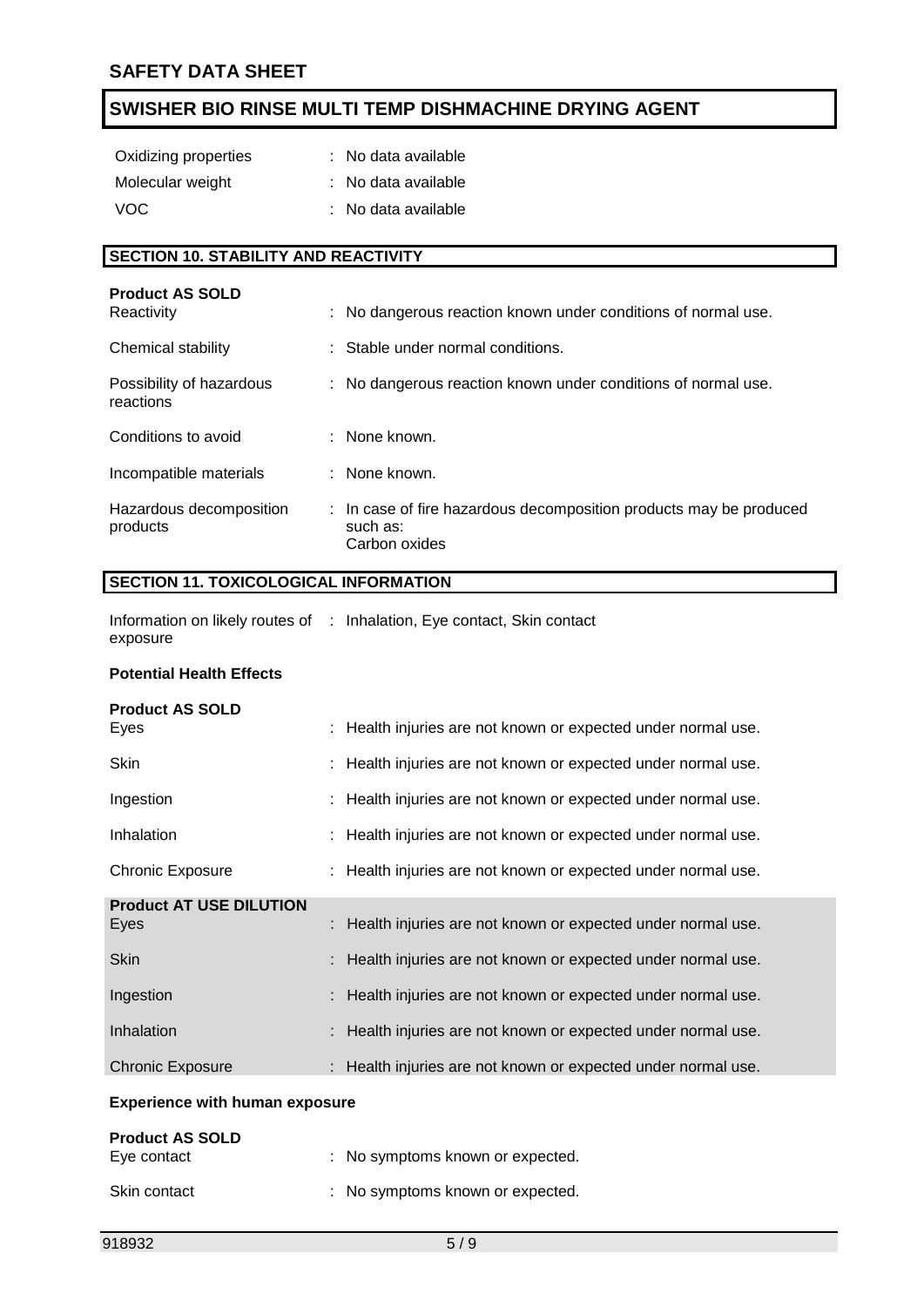| Ingestion                                     | No symptoms known or expected.                                         |
|-----------------------------------------------|------------------------------------------------------------------------|
| Inhalation                                    | No symptoms known or expected.                                         |
| <b>Product AT USE DILUTION</b><br>Eye contact | No symptoms known or expected.                                         |
| Skin contact                                  | No symptoms known or expected.                                         |
| Ingestion                                     | No symptoms known or expected.                                         |
| Inhalation                                    | No symptoms known or expected.                                         |
| <b>Toxicity</b>                               |                                                                        |
| <b>Product AS SOLD</b><br><b>Product</b>      |                                                                        |
| Acute oral toxicity                           | : Acute toxicity estimate : $> 5,000$ mg/kg                            |
| Acute inhalation toxicity                     | : 4 h Acute toxicity estimate : $> 200$ mg/l<br>Test atmosphere: vapor |
| Acute dermal toxicity                         | : Acute toxicity estimate : $> 5,000$ mg/kg                            |
| Skin corrosion/irritation                     | No data available                                                      |
| Serious eye damage/eye<br>irritation          | No data available                                                      |
| Respiratory or skin<br>sensitization          | No data available                                                      |
| Carcinogenicity                               | No data available                                                      |
| Reproductive effects                          | No data available                                                      |
| Germ cell mutagenicity                        | No data available                                                      |
| Teratogenicity                                | No data available                                                      |
| STOT-single exposure                          | No data available                                                      |
| STOT-repeated exposure                        | No data available                                                      |
| Aspiration toxicity                           | No data available                                                      |

### **SECTION 12. ECOLOGICAL INFORMATION**

| <b>Product AS SOLD</b><br><b>Ecotoxicity</b>           |                                                                        |
|--------------------------------------------------------|------------------------------------------------------------------------|
| <b>Environmental Effects</b>                           | : This product has no known ecotoxicological effects.                  |
| <b>Product</b>                                         |                                                                        |
| Toxicity to fish                                       | $:$ No data available                                                  |
| Toxicity to daphnia and other<br>aquatic invertebrates | : No data available                                                    |
| Toxicity to algae                                      | $\therefore$ No data available                                         |
| <b>Components</b>                                      |                                                                        |
| Toxicity to fish                                       | : oxirane, methyl-, polymer with oxirane<br>96 h LC50 Fish: > 100 mg/l |

#### **Persistence and degradability**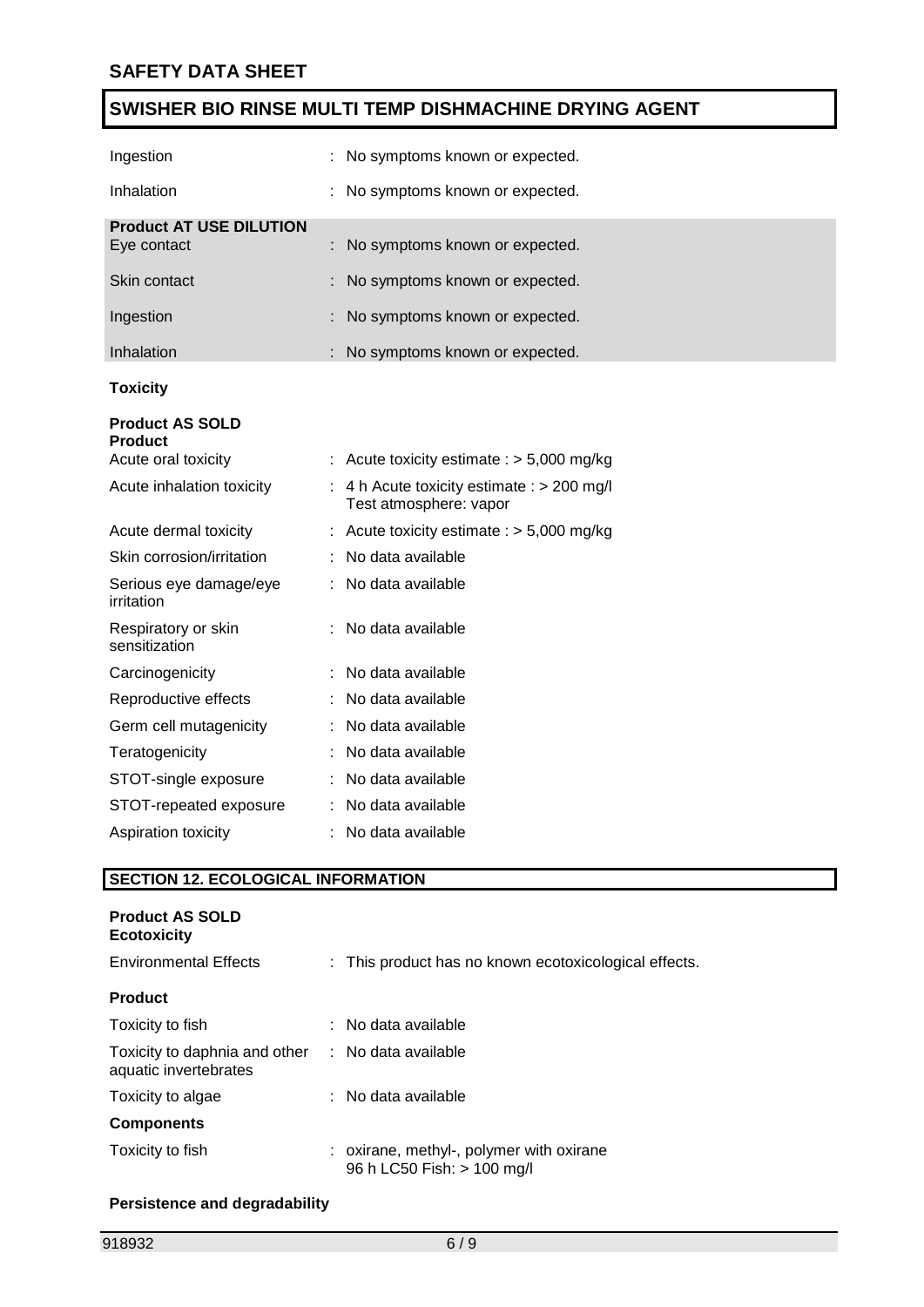#### **Product AS SOLD**

Readily biodegradable.

#### **Product AT USE DILUTION** Readily biodegradable.

#### **Bioaccumulative potential**

No data available

#### **Mobility in soil**

No data available

#### **Other adverse effects**

No data available

#### **SECTION 13. DISPOSAL CONSIDERATIONS**

| <b>Product AS SOLD</b><br>Disposal methods | : Diluted product can be flushed to sanitary sewer.                    |
|--------------------------------------------|------------------------------------------------------------------------|
| Disposal considerations                    | : Dispose of in accordance with local, state, and federal regulations. |
| <b>Product AT USE DILUTION</b>             |                                                                        |
| Disposal methods                           | : Diluted product can be flushed to sanitary sewer.                    |
| Disposal considerations                    | : Dispose of in accordance with local, state, and federal regulations. |
|                                            |                                                                        |

#### **SECTION 14. TRANSPORT INFORMATION**

#### **Product AS SOLD**

The shipper/consignor/sender is responsible to ensure that the packaging, labeling, and markings are in compliance with the selected mode of transport.

#### **Land transport (DOT)**

Not dangerous goods

#### **Sea transport (IMDG/IMO)**

Not dangerous goods

#### **SECTION 15. REGULATORY INFORMATION**

#### **Product AS SOLD**

#### **EPCRA - Emergency Planning and Community Right-to-Know**

#### **CERCLA Reportable Quantity**

This material does not contain any components with a CERCLA RQ.

#### **SARA 304 Extremely Hazardous Substances Reportable Quantity**

This material does not contain any components with a section 304 EHS RQ.

#### **SARA 311/312 Hazards** : No SARA Hazards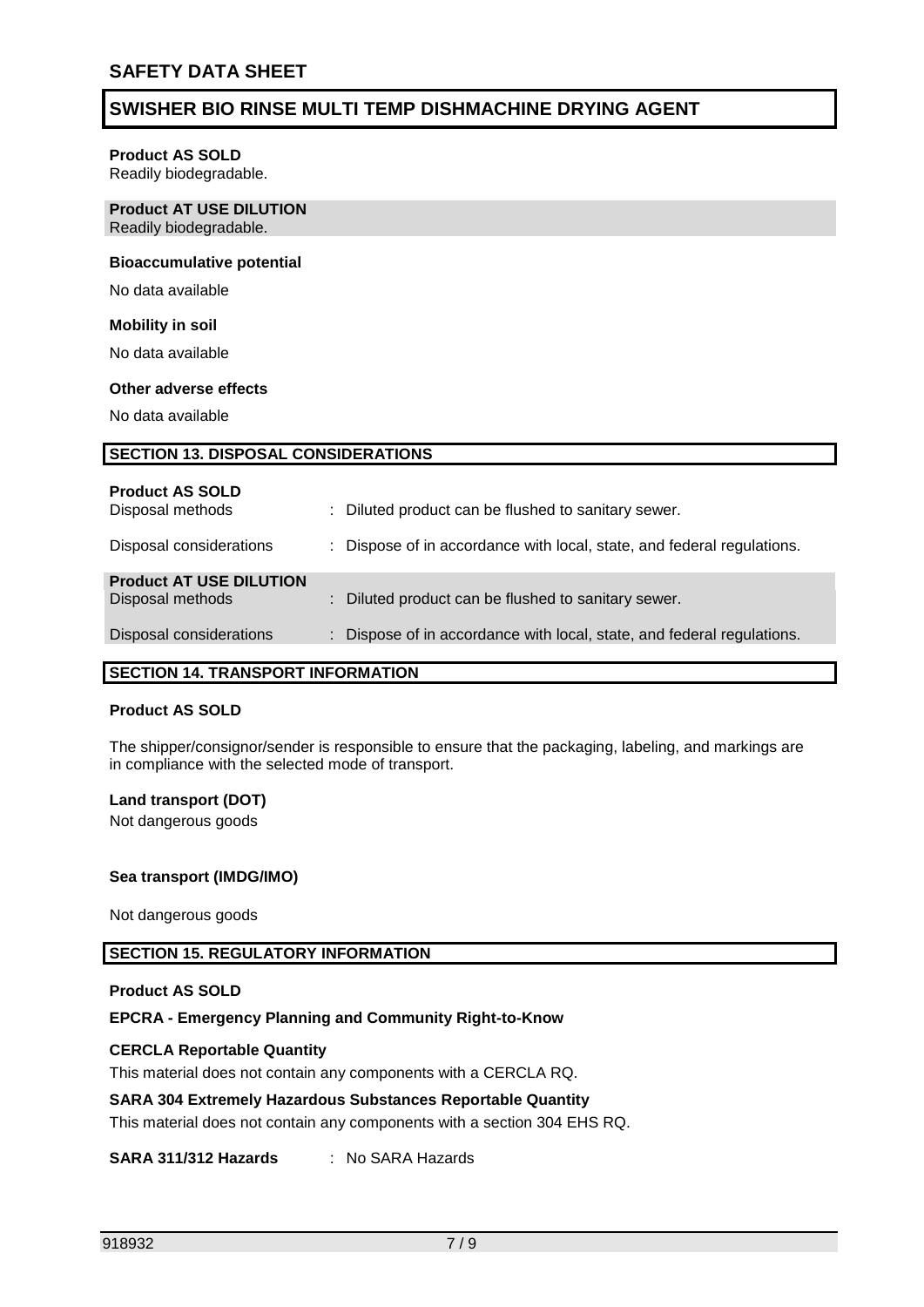| <b>SARA 302</b> | : This material does not contain any components with a section 302<br>EHS TPQ.                                                                                                            |
|-----------------|-------------------------------------------------------------------------------------------------------------------------------------------------------------------------------------------|
| <b>SARA 313</b> | : This material does not contain any chemical components with known<br>CAS numbers that exceed the threshold (De Minimis) reporting levels<br>established by SARA Title III, Section 313. |

#### **California Prop. 65**

This product does not contain any chemicals known to the State of California to cause cancer, birth, or any other reproductive defects.

#### **California Cleaning Product Right to Know Act of 2017 (SB 258)**

This regulation applies to this product.

| <b>Chemical Name</b>           | CAS-No.         | Function              | List(s)        |
|--------------------------------|-----------------|-----------------------|----------------|
| water                          | 7732-18-5       | <b>Diluent</b>        | Not Applicable |
| oxirane, methyl-, polymer with | $9003 - 11 - 6$ | <b>Cleaning Agent</b> | Not Applicable |
| oxirane                        |                 |                       |                |
| alcohols, c10-16, ethoxylated  | 68002-97-1      | <b>Cleaning Agent</b> | Not Applicable |
| Phosphonate                    | Withheld        | <b>Cleaning Agent</b> | Not Applicable |
| Colorant                       | Withheld        | Dye                   | Not Applicable |

\*refer to ecolab.com/sds for electronic links to designated lists

#### **The ingredients of this product are reported in the following inventories:**

#### **United States TSCA Inventory** :

On the inventory, or in compliance with the inventory

#### **Canadian Domestic Substances List (DSL)** :

All components of this product are on the Canadian DSL

#### **Australia Inventory of Chemical Substances (AICS)** :

On the inventory, or in compliance with the inventory

#### **New Zealand. Inventory of Chemical Substances** :

On the inventory, or in compliance with the inventory

#### **Japan. ENCS - Existing and New Chemical Substances Inventory** :

not determined

#### **Korea. Korean Existing Chemicals Inventory (KECI)** :

On the inventory, or in compliance with the inventory

#### **Philippines Inventory of Chemicals and Chemical Substances (PICCS)** :

On the inventory, or in compliance with the inventory

#### **China. Inventory of Existing Chemical Substances in China (IECSC)** :

On the inventory, or in compliance with the inventory

#### **Taiwan Chemical Substance Inventory (TCSI)** :

not determined

#### **SECTION 16. OTHER INFORMATION**

**Product AS SOLD**